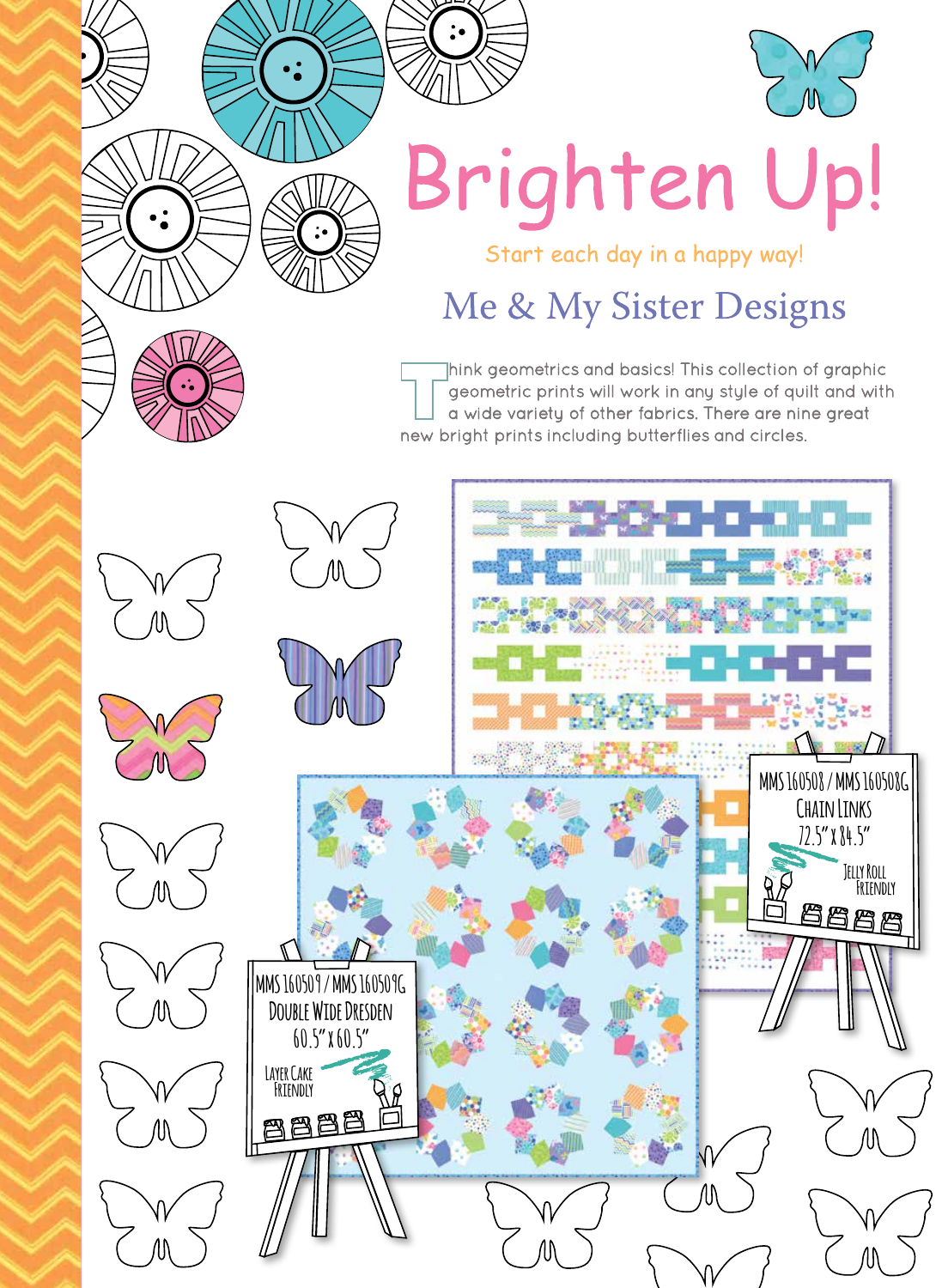

August 2016 Delivery







22282 19



22285 19



Blue

22287 19 \*

Multi

22282 16



22281 16

22288 29

Multi<br><u>Lul Lu Lu Lu II II</u>





22285 16 \*



22286 16 \*



 **MMS 160510 / MMS 160510G 2 Fat Quarter Bucket 5.5"w x 4"l x 7"h Fat Quarter Friendly** <u>gee</u> 灰

www.modafabrics.com 16  $\boldsymbol{\sigma}$ **2016 MARCH INTRODUCTIONS**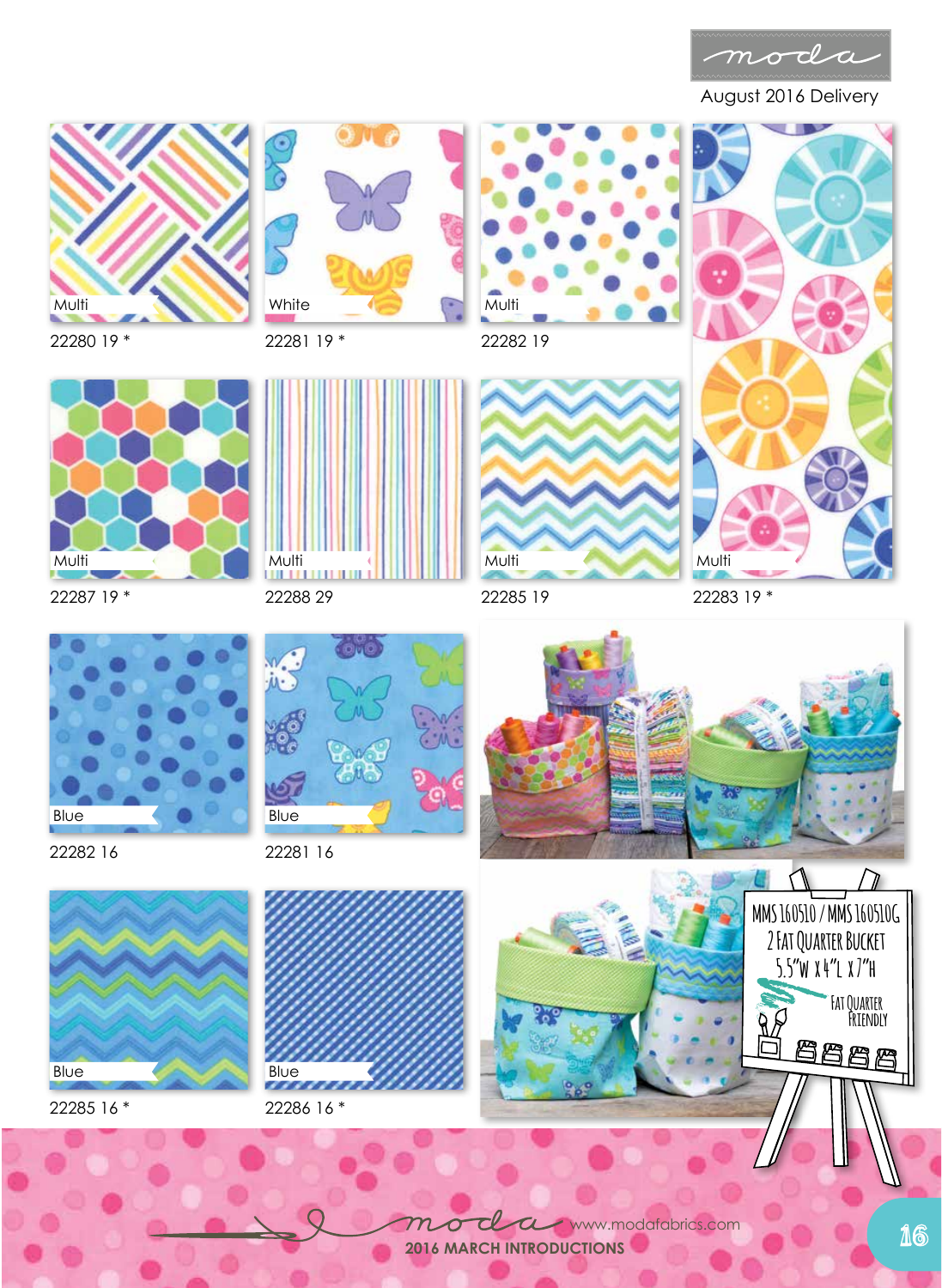







22286 17

22281 17 \*

22282 17



22287 21 \*



22286 29 \*





22283 15 \*

22288 17 \*

Aqua

Blue Green

22280 20



22282 15



22286 15 \*



22284 20



22288 19

Adjective #moda-lib